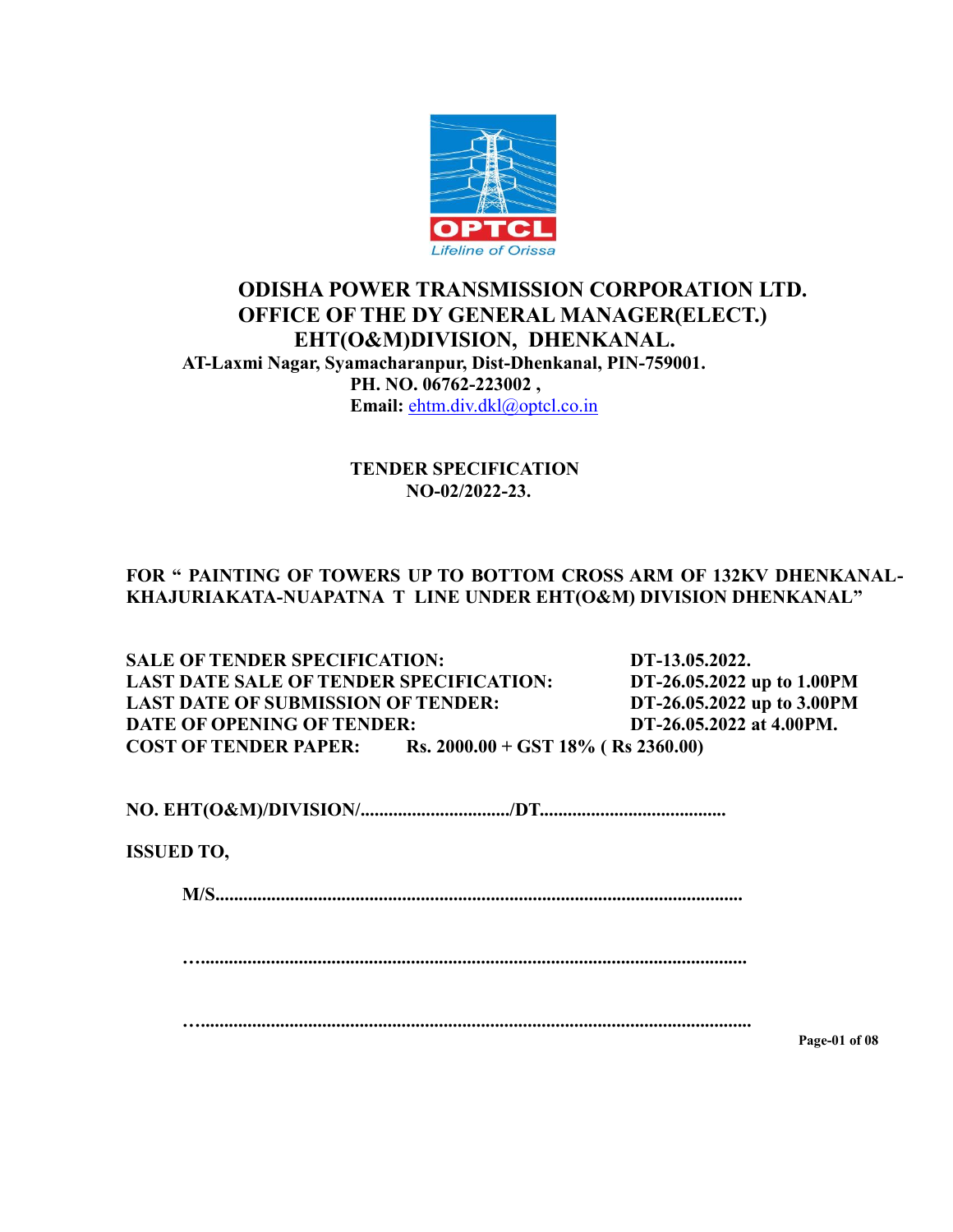# **CONTENTS**

| 1.             | <b>SECTION-1</b>             | <b>Instruction to Bidders</b>                             |
|----------------|------------------------------|-----------------------------------------------------------|
| $\overline{2}$ | SECTION-11                   | General Terms & Condition of contract.                    |
| $\overline{3}$ | SECTION-111                  | Technical Specification of the materials.                 |
| $\overline{4}$ | <b>ANNEXURE-1</b>            | Schedule of Price                                         |
| 5              | <b>ANNEXURE-11</b>           | Detail Data Sheet to be furnished by the Tenderers        |
| 6              | Price of tender document     | Rs. 2000 /-+ GST $18\%$ = 2360 /-                         |
|                |                              | (Rupees two thousand six hundred sixty) only              |
|                |                              |                                                           |
| 7              | <b>COMMENCEMENT OF</b>       | From dt.13.05.2022 to dt.26.05.2022(Up to 1.00PM)         |
|                | <b>SALE OF TENDER</b>        | AT EHT (O&M) Division, Dhenkanal. (During office hours)   |
|                | PAPER.                       |                                                           |
|                |                              |                                                           |
| 8              | DATE & TIME OF               | From dt.26.05.2022 (At 4.00PM)                            |
|                | <b>OPENING OF TENDER.</b>    | AT EHT (O&M) Division, Dhenkanal.                         |
|                |                              |                                                           |
| 9              | Tender posted by the         | Odisha Power Transmission Corporation Ltd.,               |
|                | registered post to should be | O/O The Dy. General Manager, EHT(O&M)Division, Dhenkanal. |
|                | reached at:                  | Laxmi nagar, Syamacharanpur, Dhenkanal. PIN-759001.       |
|                |                              |                                                           |

**Page-02 of 08**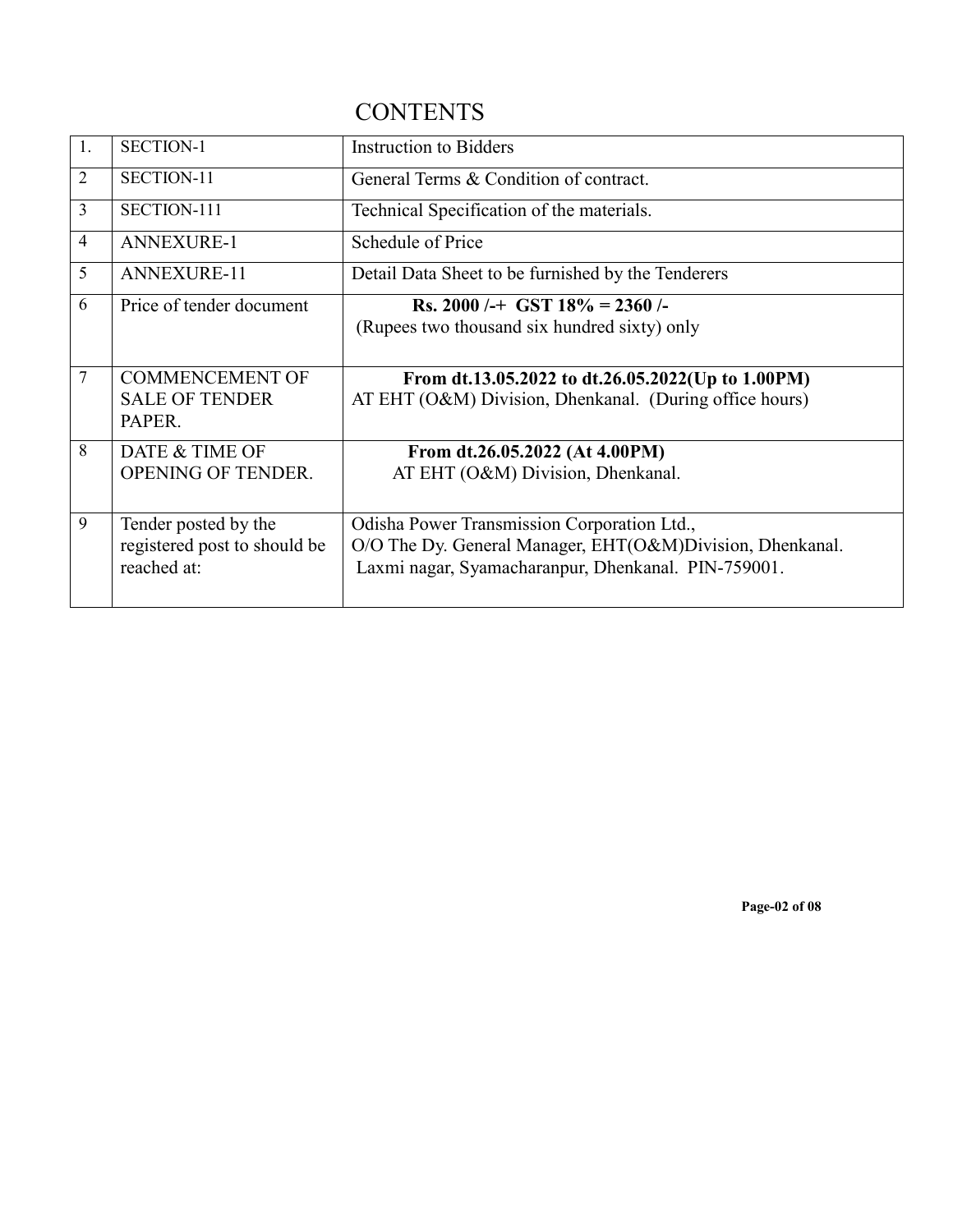# **SECTION-1**

#### **INSTRUCTION TO BIDDERS -**

#### **The Bidders must read in detail the "Instruction to Bidders" and "General terms and conditions" before filling the tender documents.**

#### **1. Contractor License & Experience**:

The bidders should possess valid Electrical HT/EHT Contractor license with PAN Card & GST registration certificate for execution of works. They should be in possession of adequate skilled manpower, requisite tools  $\&$  tackles  $\&$ independent vehicles.

#### **2. TENDERS:**

- **A)** Bidders must submit their bids with original signature. Only those who have purchased the Tender specification from this office can submit their Tender & tenders submitted by other means Will be rejected.
- **B)** Tender must be submitted with other documents in duly sealed cover subscribed as tender against **"Tender call Notice No. & Date of opening of Tender on the body of the sealed envelope"** on or before **26.05.2022** for opening and addressed to the **Dy. General Manager, EHT (O & M) Division, OPTCL, Dhenkanal.**
- **C)** Tender shall be submitted either in person or by registered post. Any other means of delivery shall not be accepted. The tender submitted to any responsible officer after due date and time will not be considered. The authority is not responsible for receipt of tender after due date & time due to postal delay or any other reasons. The tender should be posted by the registered post to reach at **Odisha Power Transmission Corporation Ltd., Office of the Dy. General Manager, EHT (O & M) Division, Dhenkanal, Laxmi Nagar, Syamacharanpur, Dist-Dhenkanal (Odisha), Pin Code-759001.**
- **D)** The bidder has to deposit **EMD @ 1% of quoted value** in shape of cash / bank draft drawn **in favour of Dy. General Manager, EHT (O & M) Division, Dhenkanal**. The EMD of successful tenderers will be refunded after deposit of security-cum-performance deposit. The EMD of all unsuccessful tenderers shall be refunded on written request after finalization of tender. No Interest shall be paid on EMD. No adjustment towards EMD shall be permitted against outstanding amount, if any, pending with the OPTCL.

## **3. FORFEITURE OF EMD**:

- **A)** In the event the successful tenderer fails to carry out the works / partly carry out the works as per the technical specification the EMD so deposited shall be forfeited.
- **B)** Any deviation from the terms and conditions of the contract the EMD so deposited shall be forfeited without any notice.

#### **4. INFORMATION ON COMPETITORS**:

Bidders have right to know information on competitors only at the time of opening of the bids.No further information on competitors shall be provided at any other point / stage of the tender without prejudice to Right to Information Act – 2005.

#### **5. OPENING OF TENDERS**:

- **A)** Copy of **PAN Card, GST Registration Certificate & Valid Electrical License** must be enclosed with the tender bids.
- **B**) Bidders themselves or their authorized representatives limited to one person only (possessing authorization letter in original) shall be allowed to attend opening event of the tenders.
- **6.** Tender should be prepared clearly and without any overwriting and corrections.Erasing and other changes shall bear the dated initial of the person signing the Tender.
- **7.** In the event of discrepancy or arithmetical error in the schedule of price, the decision of the purchaser shall be final and binding on the tenderer. For evaluation,the price mentioned in words shall be taken if there is any difference in figure and word in the price bid.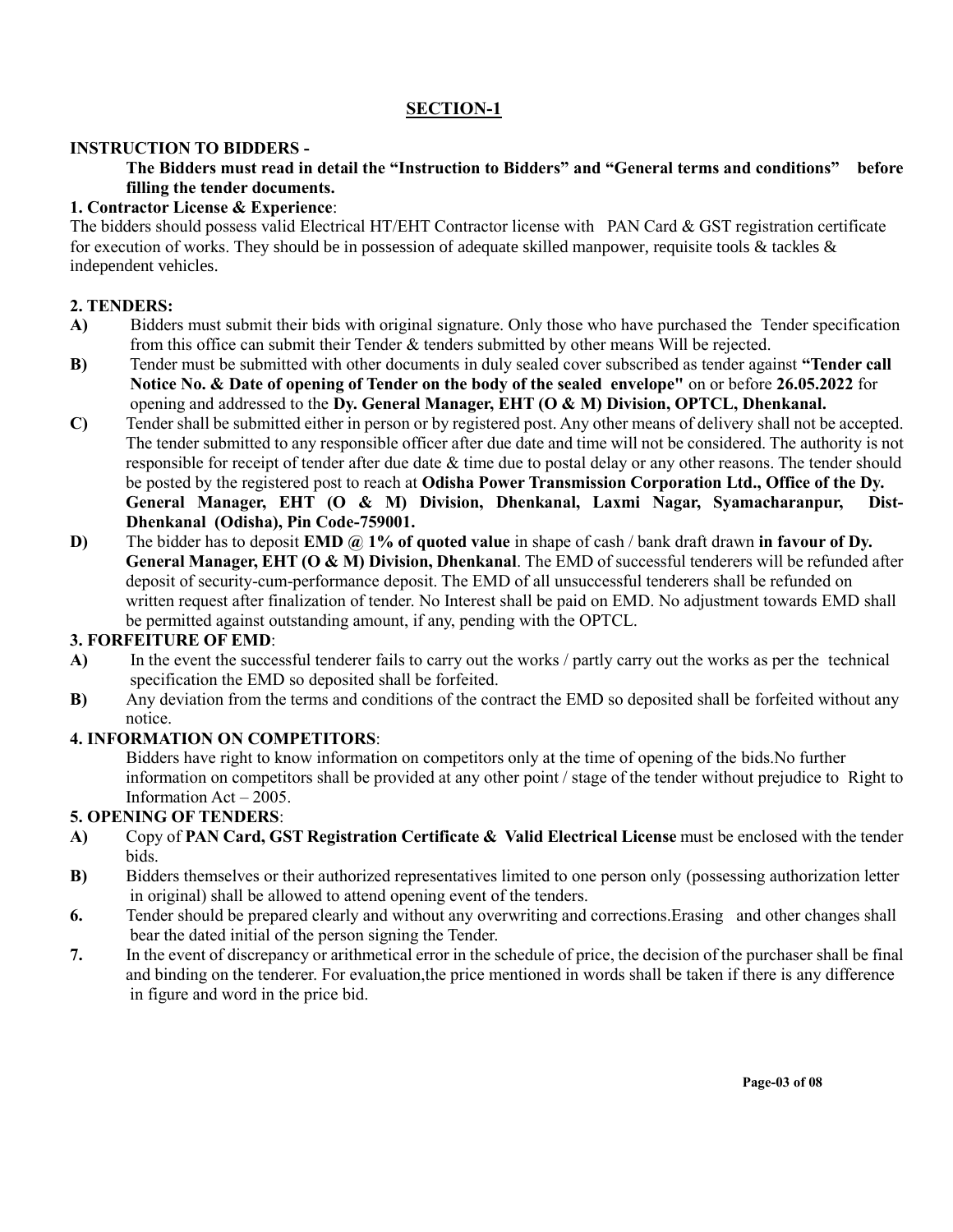#### **Section -II**

#### **GENERAL TERMS AND CONDITIONS** -

**1. a. Scope of the Contract**: **Painting of Towers up to bottom cross arm of 132kv Dhenkanal-Khajuriakata-Nuapatna T Line** under EHT(O&M)Division, Dhenkanal The detailed quantity of required materials and works to be carried out are appended at Section-III.

- **b. Validity:** The Tenderers are requested to keep the validity of their offer for a period of 6 months from the date of opening of tender.
- **2. Price:** The bidders are advised to quote their rate as per the price schedule at Annexure I. The unit rate and the total amount should be entered in figures and words. Any correction should be attested under the seal of the Firm/ Contractor. In case of any difference between figure and words in the price schedule the price mentioned in words should be taken into consideration for evaluation.
- **3. Commencement & Completion of Work:** The works awarded should be commenced from 15 days of the award of the contract & completed within 60 days from the date of order. If the work could not be completed within scheduled date due to any valid reason, then completion period may be extended on written request by the Bidder. If the work is not commenced & completed within the stipulated period, then the penalty shall be imposed as per clause No.04 of SECTION-II.
- **4. Penalty:**Penalty **@ ½ %( half per cent**) per week up to a maximum of 5% of the total value of the work order will be imposed and recovered from dues admissible if the work is not completed within the scheduled period.
- **5. EMD:** The tenderers are requested to deposit **EMD @1% of quoted value** in shape of cash /D.D. Drawn in favour of Dy. General Manager, EHT (O&M) Division, Dhenkanal. The tender without EMD will be liable for rejection. The D.D / money receipt for the EMD should be enclosed along with original tender paper.
- **6. Security Deposit:** The tenderer whose offer qualifies for acceptance will be awarded Work Order and the contractor shall have to be deposit **Security-cum-performance guarantee** equal to **10% (Ten percent)** of contract value(Without GST) in shape of Cash / Bank Draft in favour of **Dy. General Manager, EHT (O&M) Division, Dhenkanal,** as Security Deposit within 15 days of issue of work order . In the event of any breach or default in all or any conditions of the workorder or any defect found during the guarantee period and not repaired by the contractor free of cost, OPTCL may forfeit the whole amount of security deposit. The Security deposit will be released after two months of completion of the guarantee period subject to fulfillment of guarantee stated under guarantee clause on a receipt of application for this purpose. No interest shall be paid to the supplier towards the security deposit so deposited by the supplier.
- **7. Terms of Payment**: **100%**( One Hundred percent) payment along with full Taxes & duties(as applicable) will be paid by the paying officer after successful completion of work in all respect and due verification thereof by the consignee & approval of Guarantee Certificate from the undersigned and on receipt of funds from Head Office in this regards. The bills in triplicate should be submitted to the paying officer along with completion report duly verified by the concerned Consignee.
- **8. Guarantee**: The work covered under this contract should be guaranteed for satisfactory operation against any defects for a period of 12 months from the date of completion of work. In case of any defects noticed during this period, the same shall be replaced / rectified by the contractor at its own cost, without any financial burden to OPTCL. Such defects are due to bad workmanship or bad materials used upon written notice from the engineer in-charge. The replaced material/rectified work should also have similar guarantee. The above guarantee certificate shall be furnished in triplicate to the undersigned for approval. In the event of any breach or default in all or any condition of order, Security Deposit will be forfeited.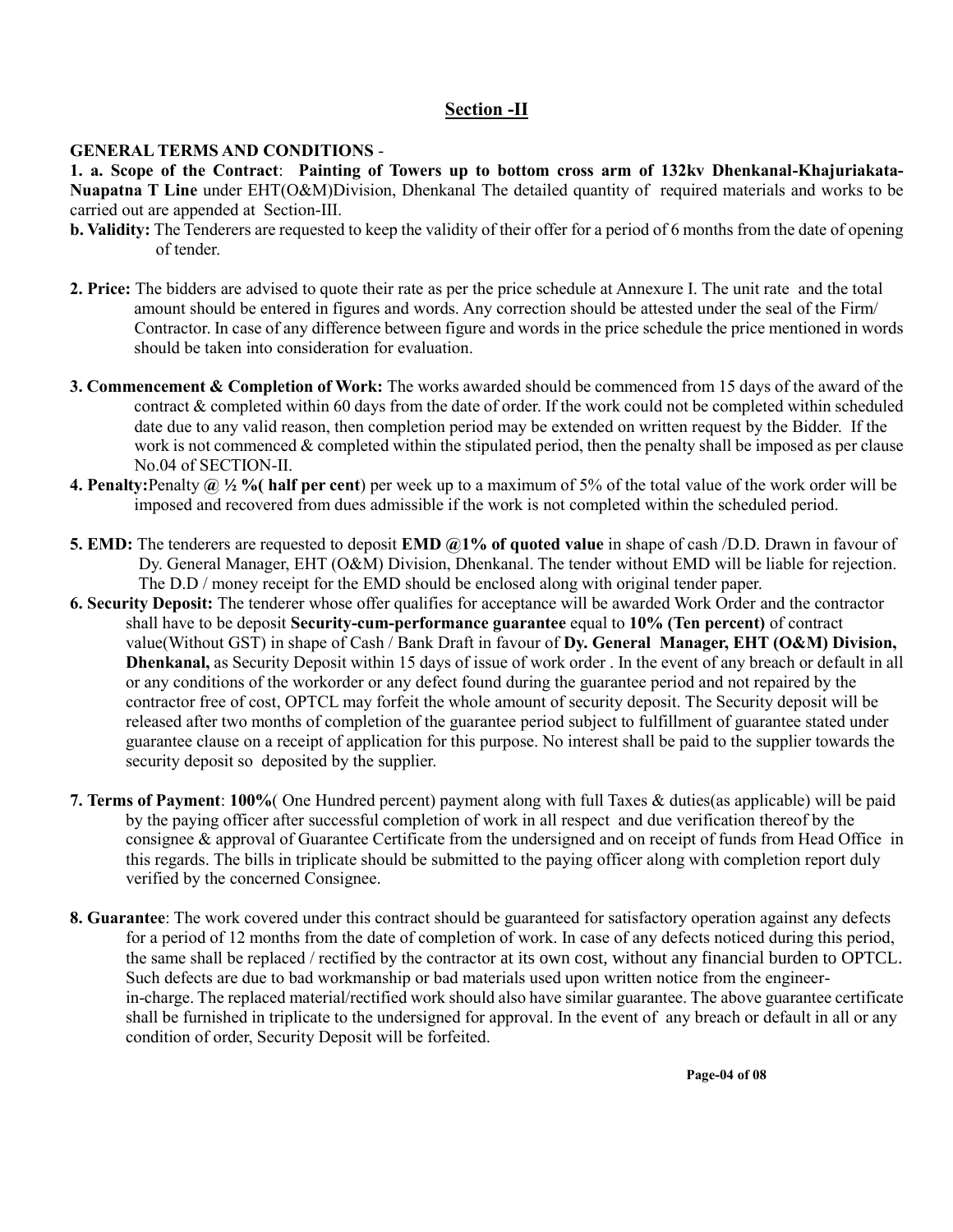**9. Supervising Officer:-** The concerned Line-in-charge of the Sub-Division or Maintenance Engineer of the Sub-Division is the Supervising Officer for the work awarded under his jurisdiction.

**10. Inspecting officer:** - The **SDO., TL Sub-Division, Dhenkanal.**

#### **11. Paying Officer**: The **DGM, EHT (O&M) Division, Dhenkanal.**

- **12. Jurisdiction of Court**: Suits if any, arising against the work order to be issued to the contractor shall be filed by either party in any court of law to which the jurisdiction of Odisha High Court extends.
- **13. Safety Practice:-** The Bidder must follow the OPTCL safety Rule while performing the work. The workmen must be provided with Safety equipment by the contractor while performing the works. No deviation will be allowed and the consignee has got power to stop the work at any time for breach of safety practice.
- **14**.**Deduction of Taxes**-Taxes, as applicable shall be deducted from the bill of the contractor as per prevailing rules.
- **15. DOCUMENTS:-**The following Xerox copy should be submitted with the tender paper & the same will be verified with original documents at the time of opening of tender.
- i) **Valid Electrical Contract License ( HT /EHT License)**
- ii) GST Registration Certificate
- iii) Valid PAN
- iv) Experience Certificate (optional)
- 16. ADDITION OR DELETION OF CONTRACT:-The Contract may be altered in quantum as per exigencies of work. The bidder shall accordingly provide services as may be required by the Officer-in -Charge on being given a notice of 15 days
- **17. ARBITRATION:-**In the event of any dispute arising out his contract, the same shall be referred for arbitration to the Director (HRD) OPTCL, Bhubaneswar or any arbitrator appointed by the Chairman-Cum-Managing Director, OPTCL after due notice of claim and such appointment and the award of the arbitrator shall be final and binding as per Arbitration and Conciliation Act. 1996 shall apply. The venue of arbitration will be Bhubaneswar.
- **18. Workmen's Compensation:** The contractor shall be fully responsible for paying compensation, if any under the workmen compensation act on account of workmen deployed by him during the course of execution of work.
- **19.** The Authority reserves the right to reject the notice/ award the contract among any responsive bidders against this tender without assigning any reason thereof.

**Dy General Manager(Elect.) EHT(O&M)Division, OPTCL, DKL**

**Page-05 of 08**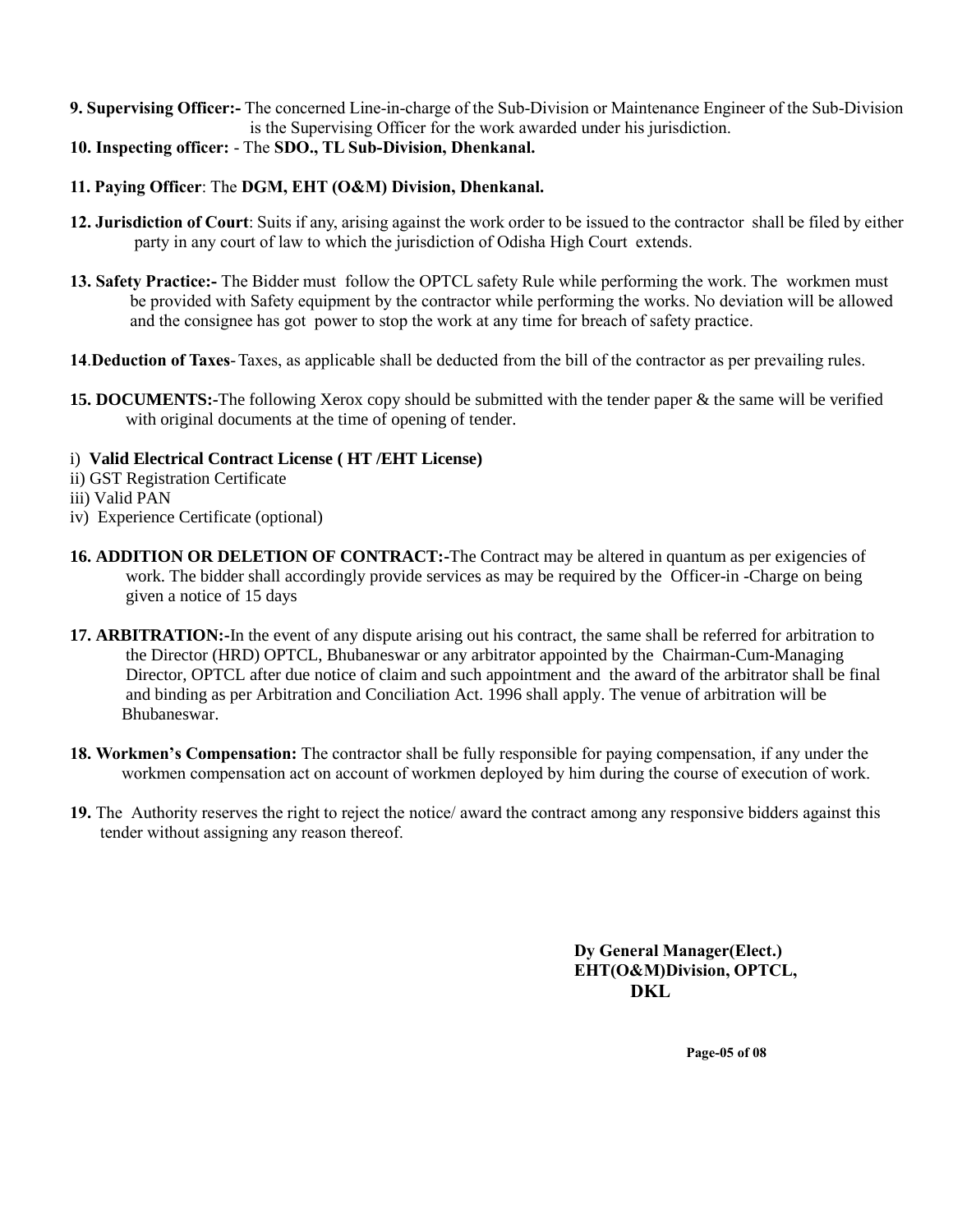## **SECTION – III**

## **TECHNICAL SPECIFICATION :-**

**The Scope of work: -**The scope of works must covers the followings.

- 1) All the surfaces to be painted shall be free from rust.
- 2) Removal of rusting & old paints are to be done and surfaces to be cleaned by making full use of mechanical tools along with manual scrubbing and wire bushing.
- 3) Surface to be washed thoroughly and then dried properly or cleaned by cotton waste.
- 4) One coat Zinc phosphate primer is to be applied by brush of Berger/Asian make.
- 5) Two coat painting to be applied by brush with Berger/Asian make Aluminium paint confirming IS 2339 over the primer coat.
- 6) After final Aluminium painting, one coat of black enamel paint of Berger/Asian make confirming to relevant IS is to be applied by brush on the tower legs up to a height of 1 Mtr over the coping portion.
- 7) Painting works of tower members are to be done up to bottom cross arm (M.S. Portion)
- 8) Minimum two days gap should be maintained between two consecutive coats.

The painting work shall be done carefully in such a way that the paint shall not scale off or crinkle or shall be removed by abrasion due to normal handling and capable to withstand extremely of weather condition.

- **NB-i)** All materials required for painting including Berger paints, Asian Paints, Thinners etc, tools and plants to be supplied/ arranged by the contractor.
	- **ii)** The quality of primer & Paints (Berger /Asian make) to be used for painting work of tower shall be examined for its genuineness by the Divisional purchase committee prior to execution of the works by verifying purchase documents made by the contractor from the manufacture / authorized dealers.

| <b>Sl</b><br>N <sub>0</sub> | <b>Type of Tower</b> | <b>Nos of Tower</b> | painting<br>Area of<br>per<br>tower in Sq Mt | Total area in<br>Sq Mt | <b>Remarks</b>                                 |
|-----------------------------|----------------------|---------------------|----------------------------------------------|------------------------|------------------------------------------------|
|                             | $A + 10$             | 07                  | 56.3136                                      | 394.1952               | 132kv<br>DKL-                                  |
| 2                           | A                    | 57                  | 61.06                                        | 3480.42                | Khajuriakata-                                  |
| 3                           | B                    | 06                  | 52.816                                       | 316.896                | Nuapatna<br>T<br>Line from Loc<br>No.79 to 147 |
|                             |                      | 70                  |                                              | 4191.512               |                                                |
|                             |                      |                     |                                              |                        |                                                |

#### **The painting works described as in Table given below-**

**Dy General Manager(Elect.) EHT(O&M)Division, OPTCL, DKL**

 **Page-06 of 08**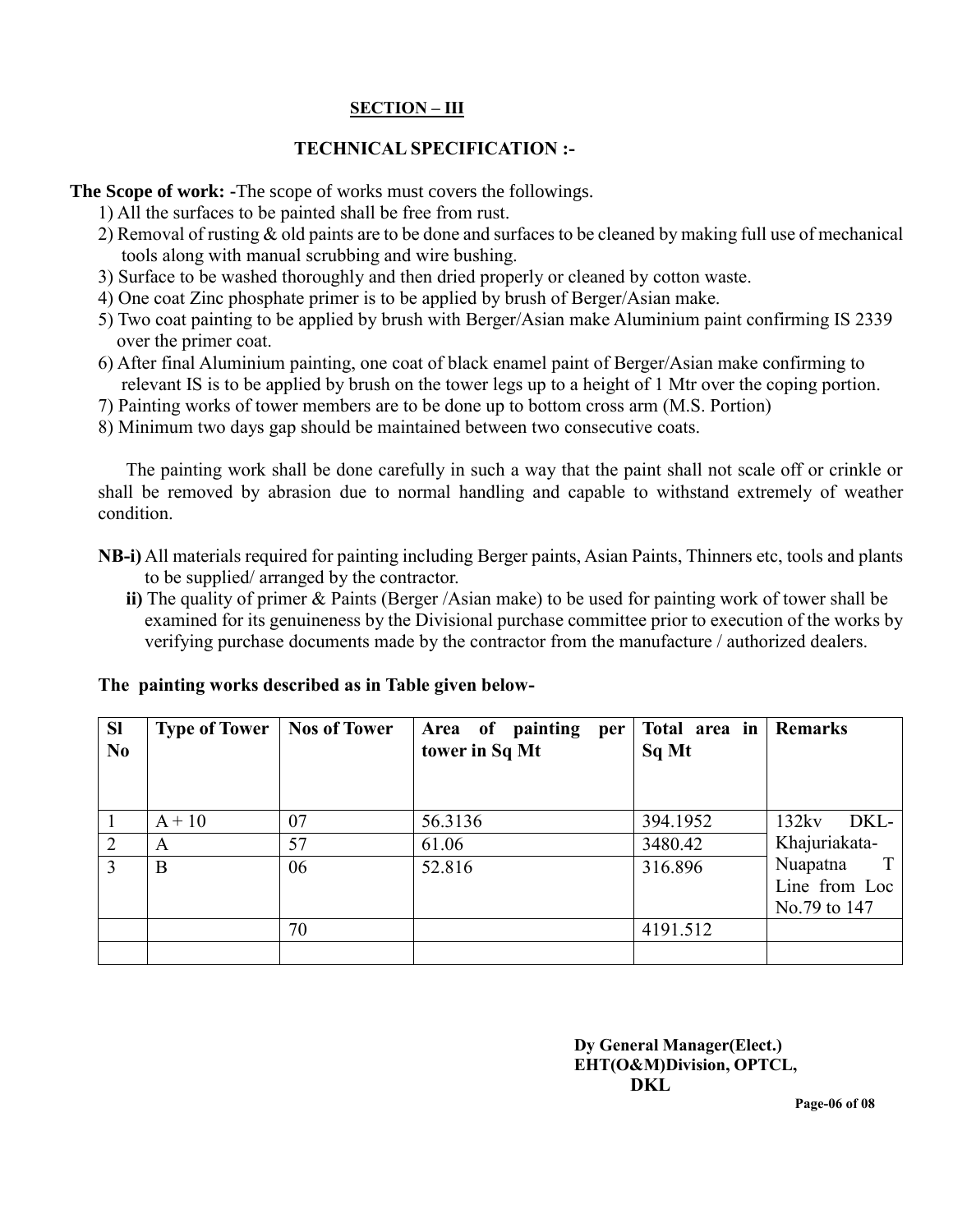#### **ANNEXURE-1**

## **PRICE SCHEDULE**

## **132kv Dhenkanal-Khajuriakata-Nuapatana T Line from Location No. 79 to 147.**

| <b>Sl</b>      | <b>Description of Materials</b>                | Total area in | Unit area in | <b>Total Amount</b> |
|----------------|------------------------------------------------|---------------|--------------|---------------------|
| N <sub>0</sub> |                                                | Sq Mtr.       | Sq Mtr.      |                     |
| 1              | Painting of Towers up to Bottom Cross arm (MS) | 4191.512      |              |                     |
|                | Portion) of 132kv DKL-Khajuriakata-Nuapatna    |               |              |                     |
|                | T Line from Loc No.79 to 147                   |               |              |                     |
|                | <b>TOTAL AMOUNT</b>                            |               |              |                     |
|                |                                                |               |              |                     |
|                | <b>GST 18%</b>                                 |               |              |                     |
|                |                                                |               |              |                     |
|                | <b>TOTAL AMOUNT INCLUDING GST</b>              |               |              |                     |
|                |                                                |               |              |                     |
|                |                                                |               |              |                     |

**In Words(..........................................................................................................................................**

**...............................................................................................................................) only.**

**Date- Signature of the Tenderer Place- with seal.**

**Page-07 of 08**